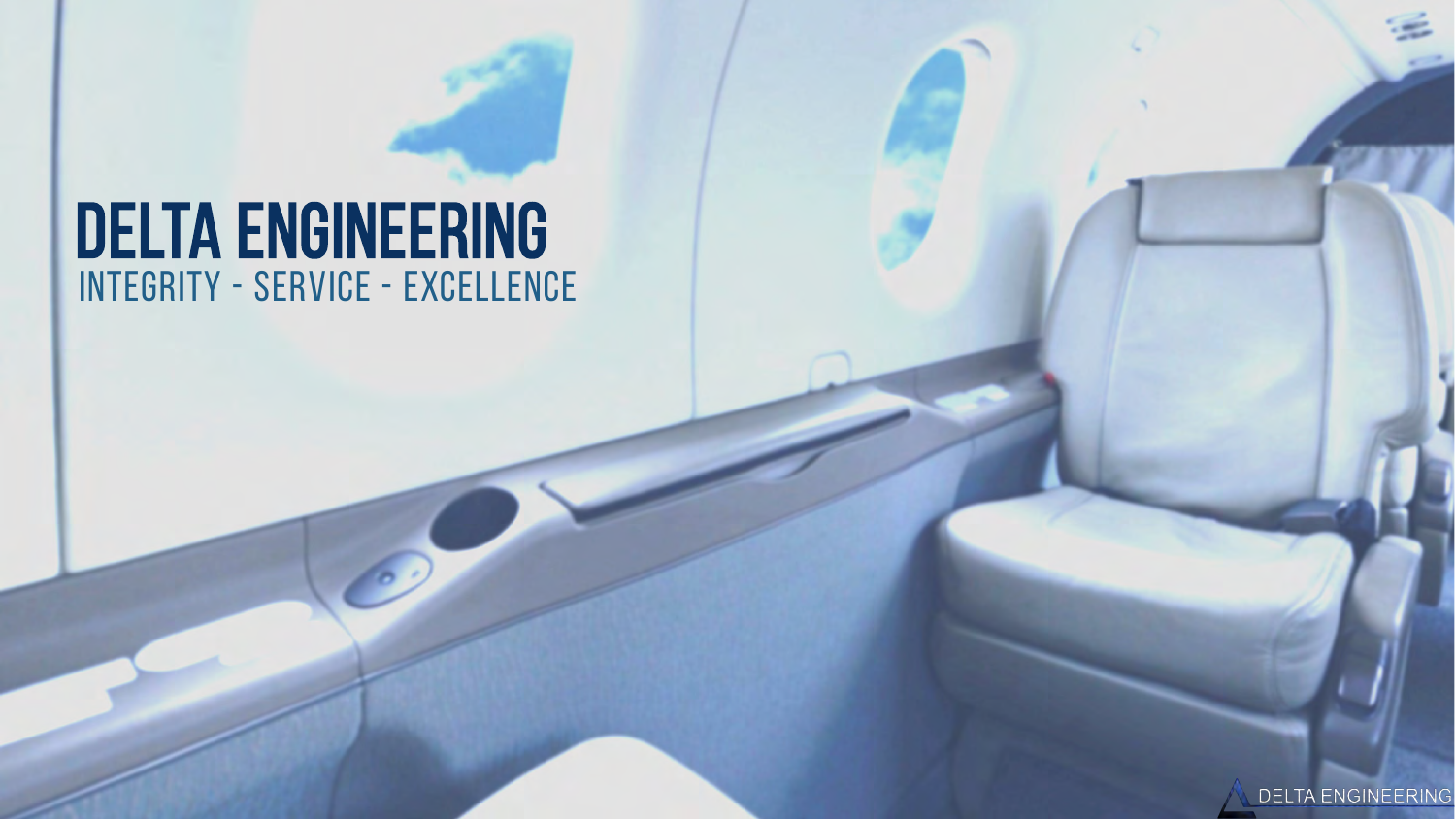# **OUR MISSION**

WE ARE COMMITTED TO PROVIDING FAA CERTIFICATIONS, FOCUSING ON SAFETY, QUALITY AND CUSTOMER SATISFACTION

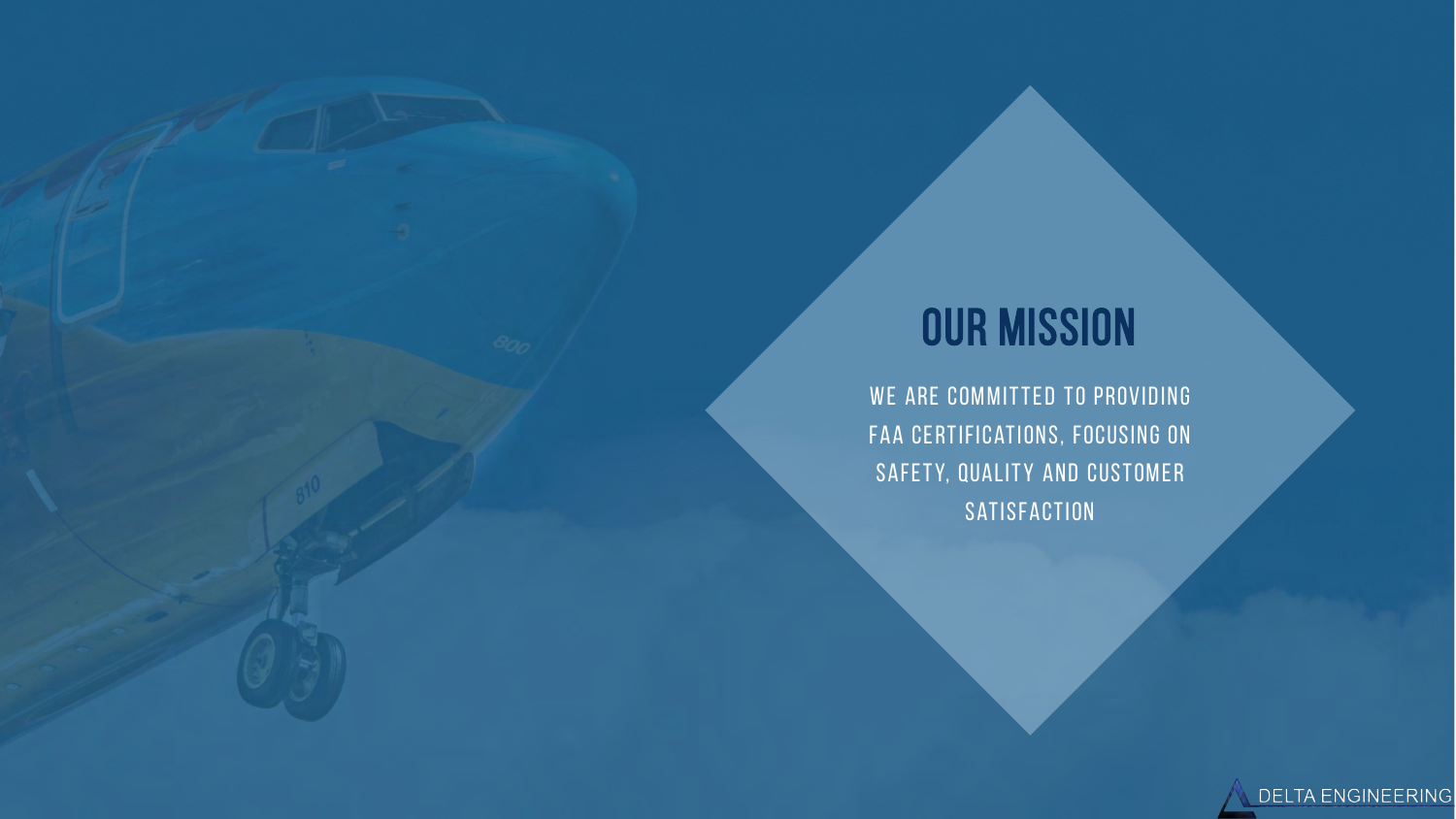# Delta Advantage

FAA Relationships OUR LONG-LASTING RELATIONSHIP WITH THE FAA MINIMIZES WAIT, INCREASES EFFICIENCY

Applications Engineering INTEGRATED DESIGN, ENGINEERING, CERTIFICATION MEANS BETTER DESIGN, FASTER CERTIFICATION



#### In-House Approvals

STC ISSUANCE A MENDMENT AND MINOR CHANGE APPROVALS EWIS APPROVAL AUTHORITY ICA ACCEPTANCE AUTHORITY

Articles & Kits PMA APPROVAL FOR MANUFACTURING PREPOSITIONING & CONFORMITIES EQUIPMENT DEALER

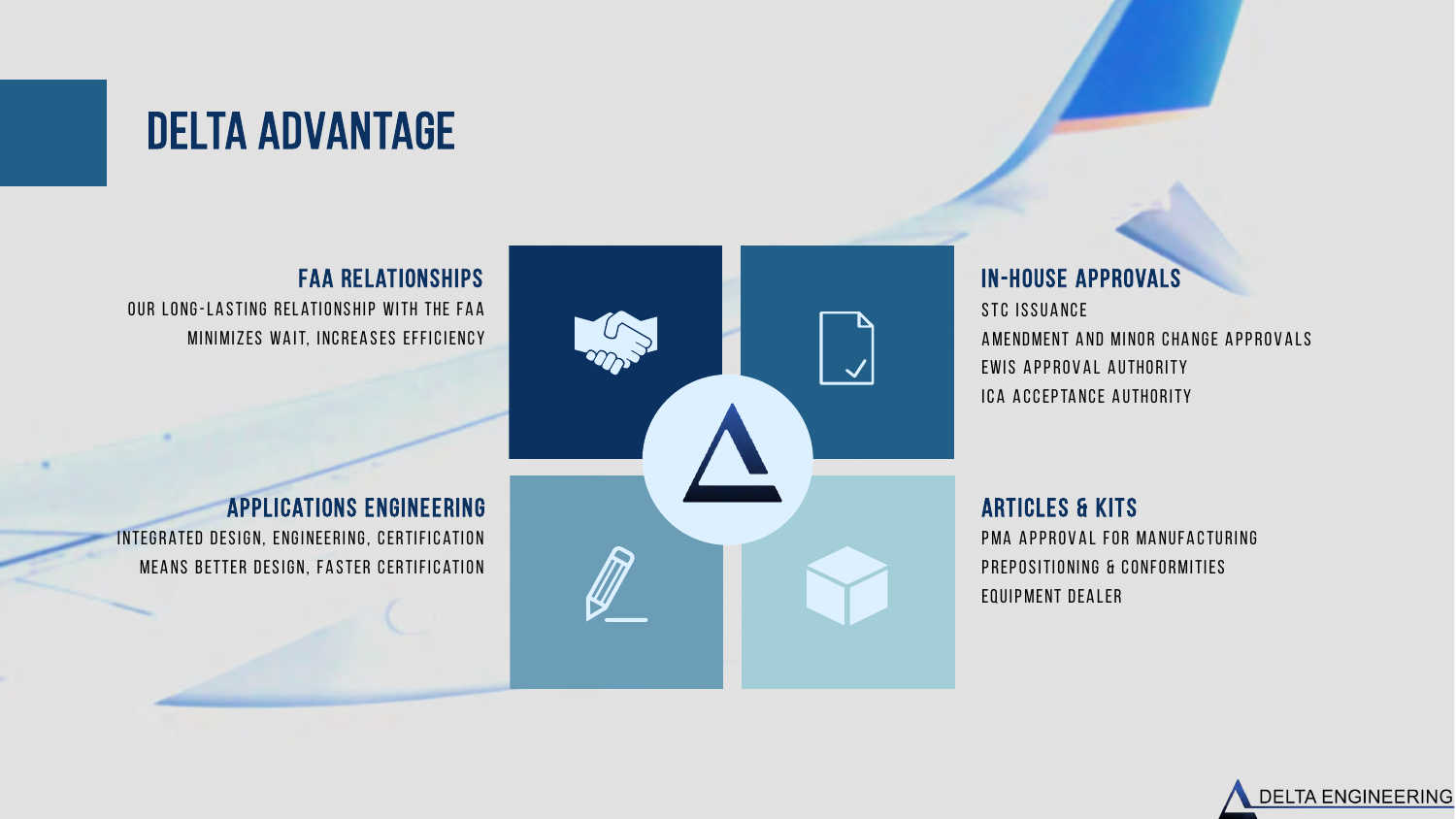# OUR SERVICES



#### FAA CERTIFICATIONS ISSUE STC A MENDMENTS, MINOR CHANGES



#### **APPLICATIONS ENGINEERING**

TYPE DESIGN, ENGINEERING & SUBSTANTIATION



Foreign STC FOREIGN CAA VALIDATIONS GCAA DOA



#### PROJECT MANAGEMENT

LEAD YOUR PROJECT, DRIVE YOUR RESULTS







#### **INSTALLATION KITS**

PC, PMA, PREPOSITIONING MANUFACTURING FACILITY



#### **INSTALLATIONS**

**PART 145 REPAIR STATION** IN-HOUSE A&P TECHNICIANS

ELTA ENGINEERING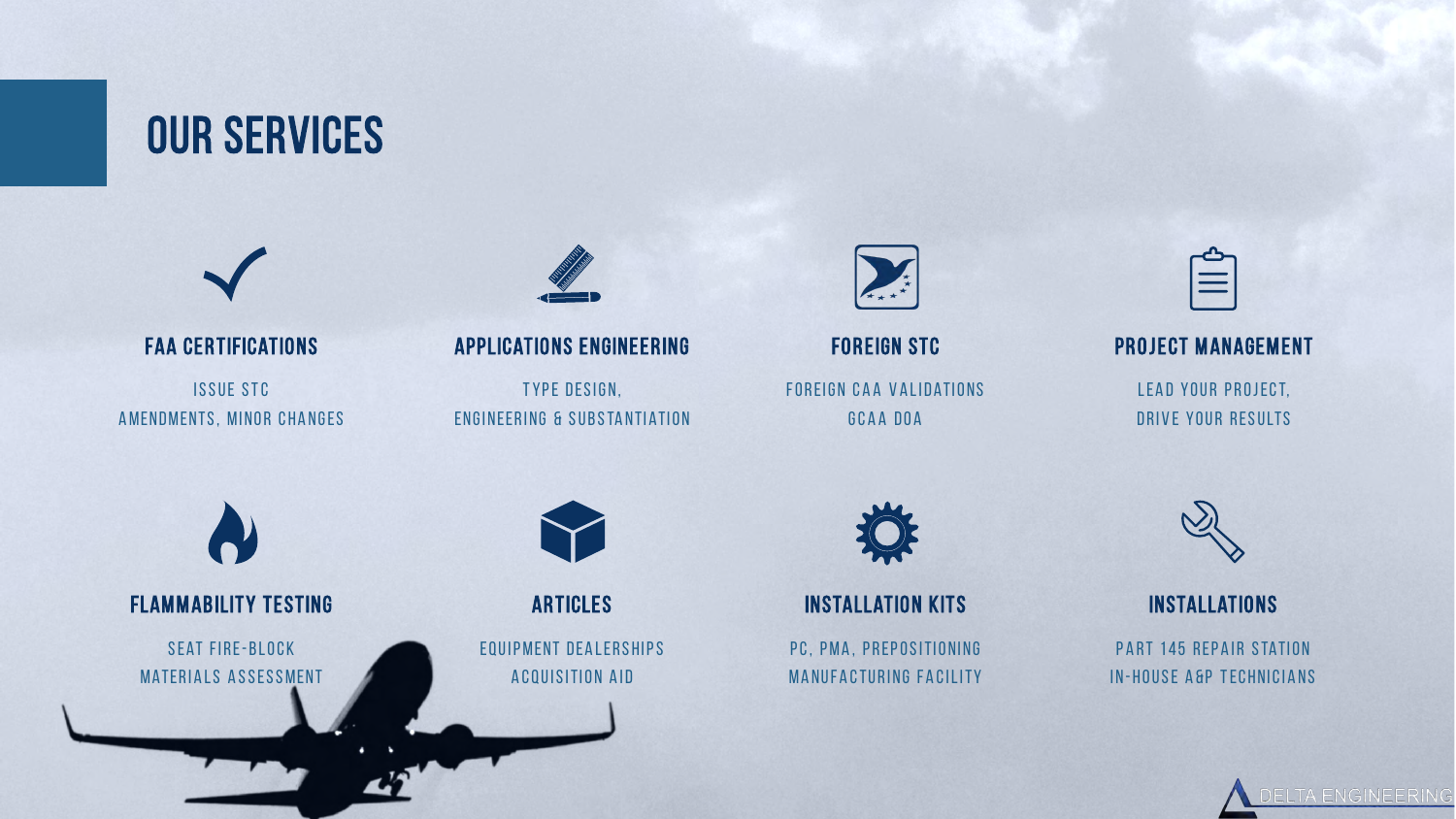

- ODA-STC (PARTS 23, 25): INTERIORS, SYSTEMS, IFE/IFC, AVIONICS, ANTENNAS
- $\blacksquare$  AMENDMENTS & MINOR CHANGE APPROVAL AUTHORIZATION
- $\blacksquare$  NO-PNL APPROVAL

#### Design & Engineering

- $\blacksquare$  PART 145 RFPAIR STATION
- AUTOCAD, SOLIDWORKS, FEMAP, LS-DYNA, RELIASOFT, ETC.
- **EXECTE ATI O STALLATIONS INCLUDING MECHANICAL, STRUCTURAL, WIRING INTERFACE AND ROUTING**

**DELTA ENGINEERING** 

#### Manufacturing

- $\blacksquare$  PRODUCTION CERTIFICATION (PC)
- $\blacksquare$  PART MANUFACTURING APPROVAL (PMA)
- **EX C M A CHINES: BREAKS, SHEARS, 4-AXIS, WATER JET, ETC.**
- **RAPID PROTOTYPING**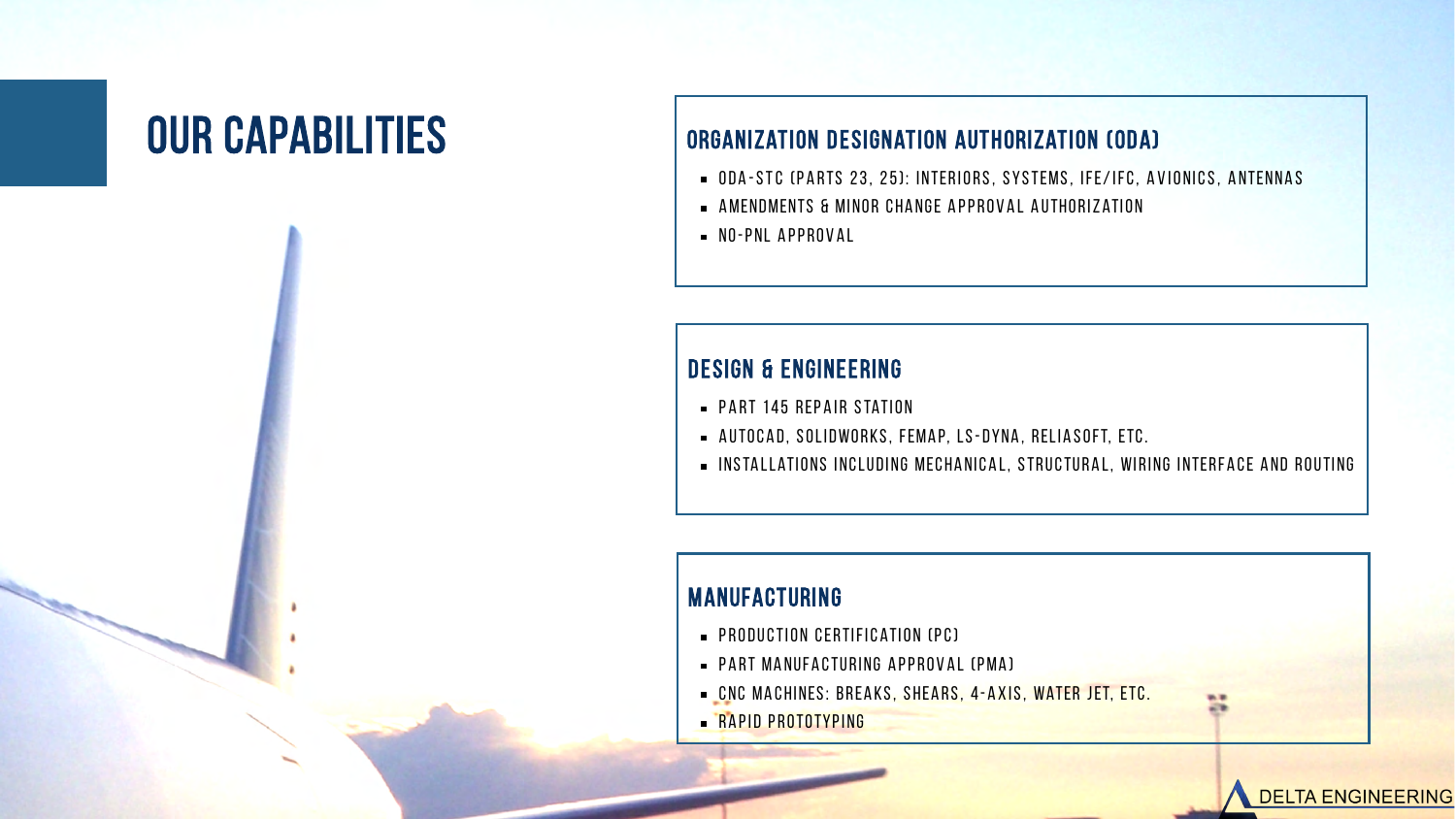

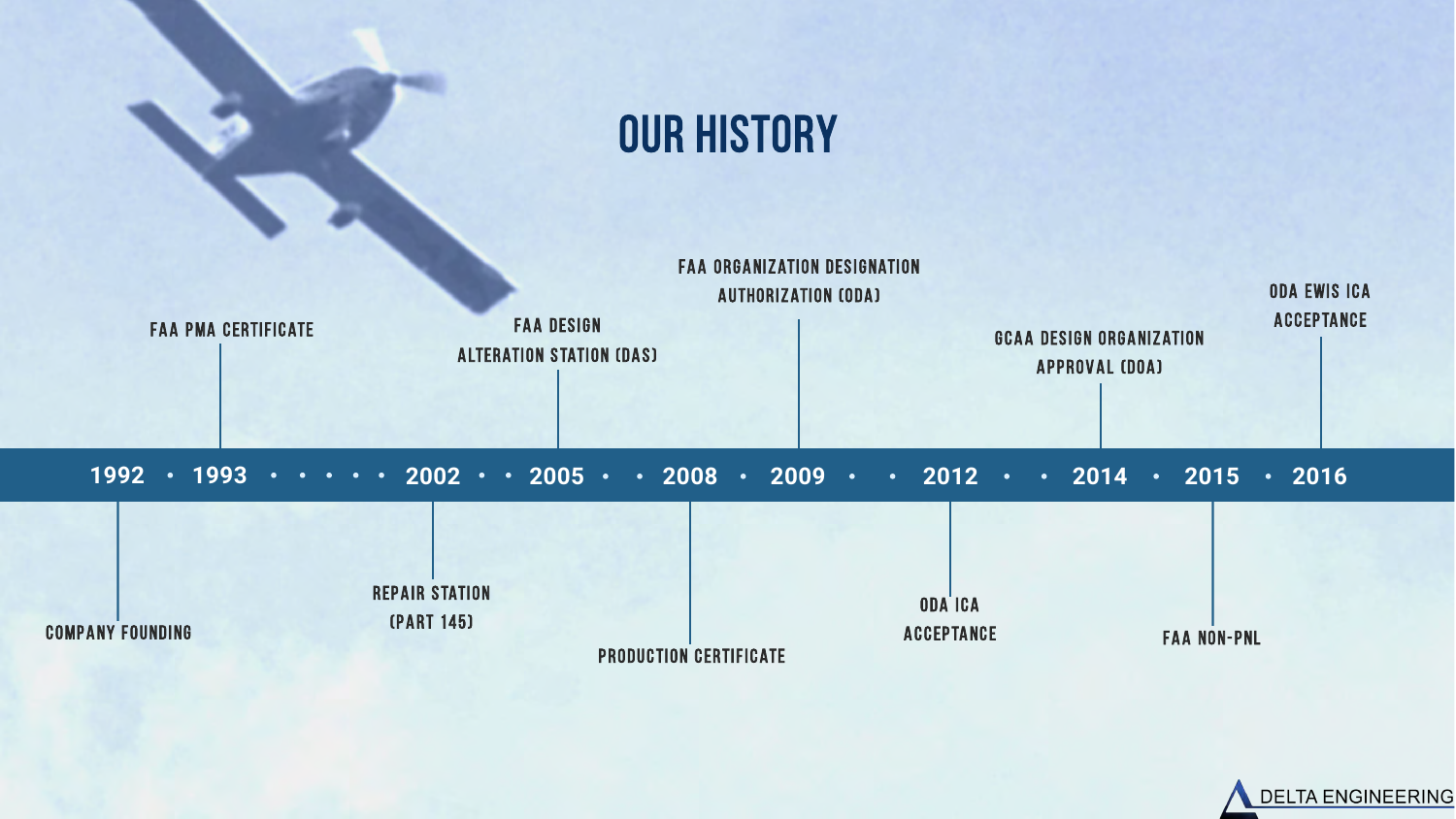

**DELTA ENGINEERING**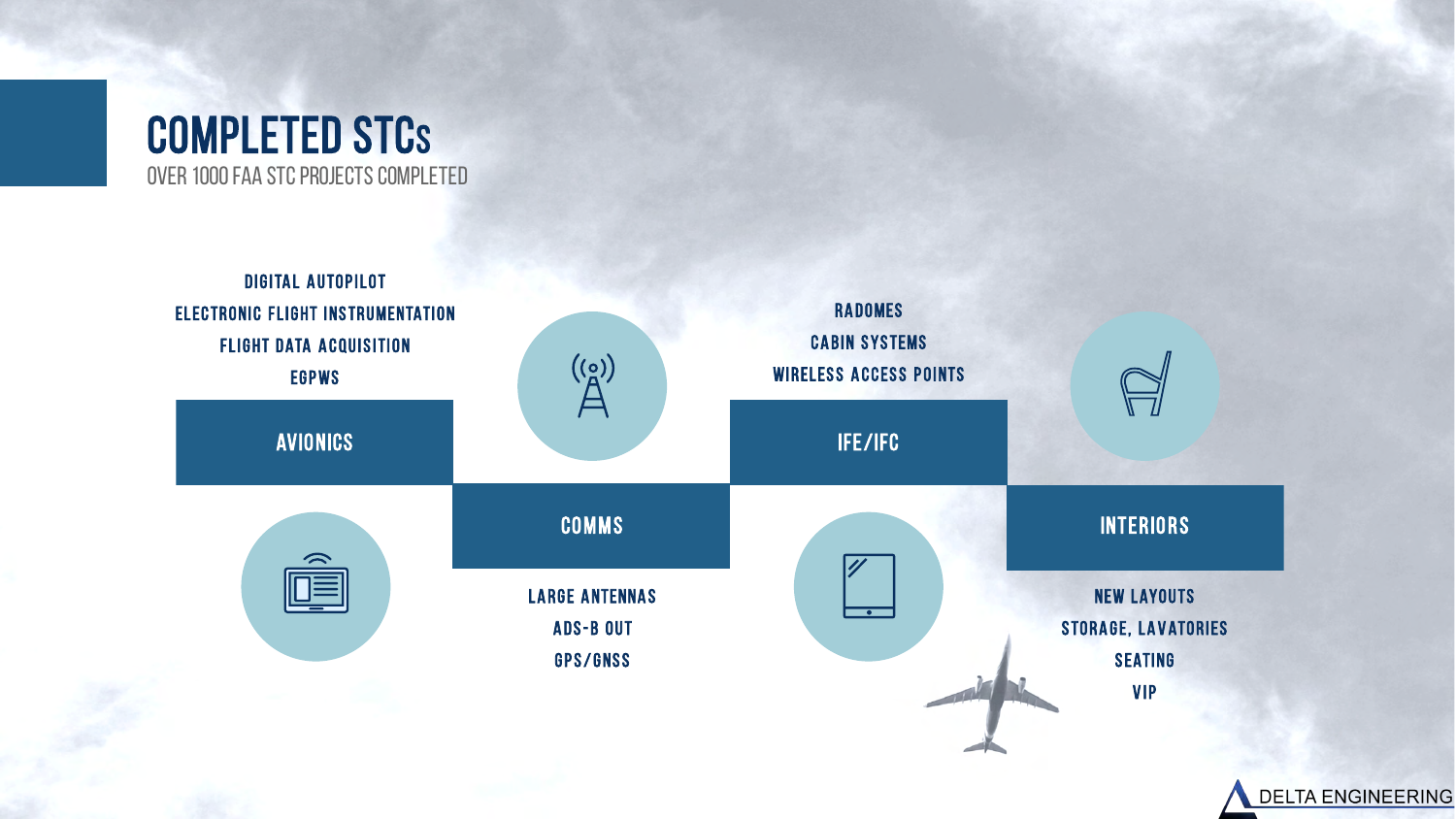# PROJECT INCLUDED: DESIGN, ENGINEERING, MANUFACTURING, PROJECT MANAGEMENT, INSTALLATION & STC VIP A340

#### ISR Mission Aircraft

PROJECT INCLUDED: DESIGN, ENGINEERING, STC & MANUFACTURING (RADOMES, NOSE EXTENSIONS, ETC)



# Complex Projects

NO PROJECT IS TOO SIMPLE OR TOO COMPLEX



#### PROJECT INCLUDED: DESIGN, ENGINEERING, STC Custom Electronics Racks



### **INSTALLATIONS**

**PROJECTS CAN INCLUDE:** IFC, LED LIGHTING, EFIS, FMS

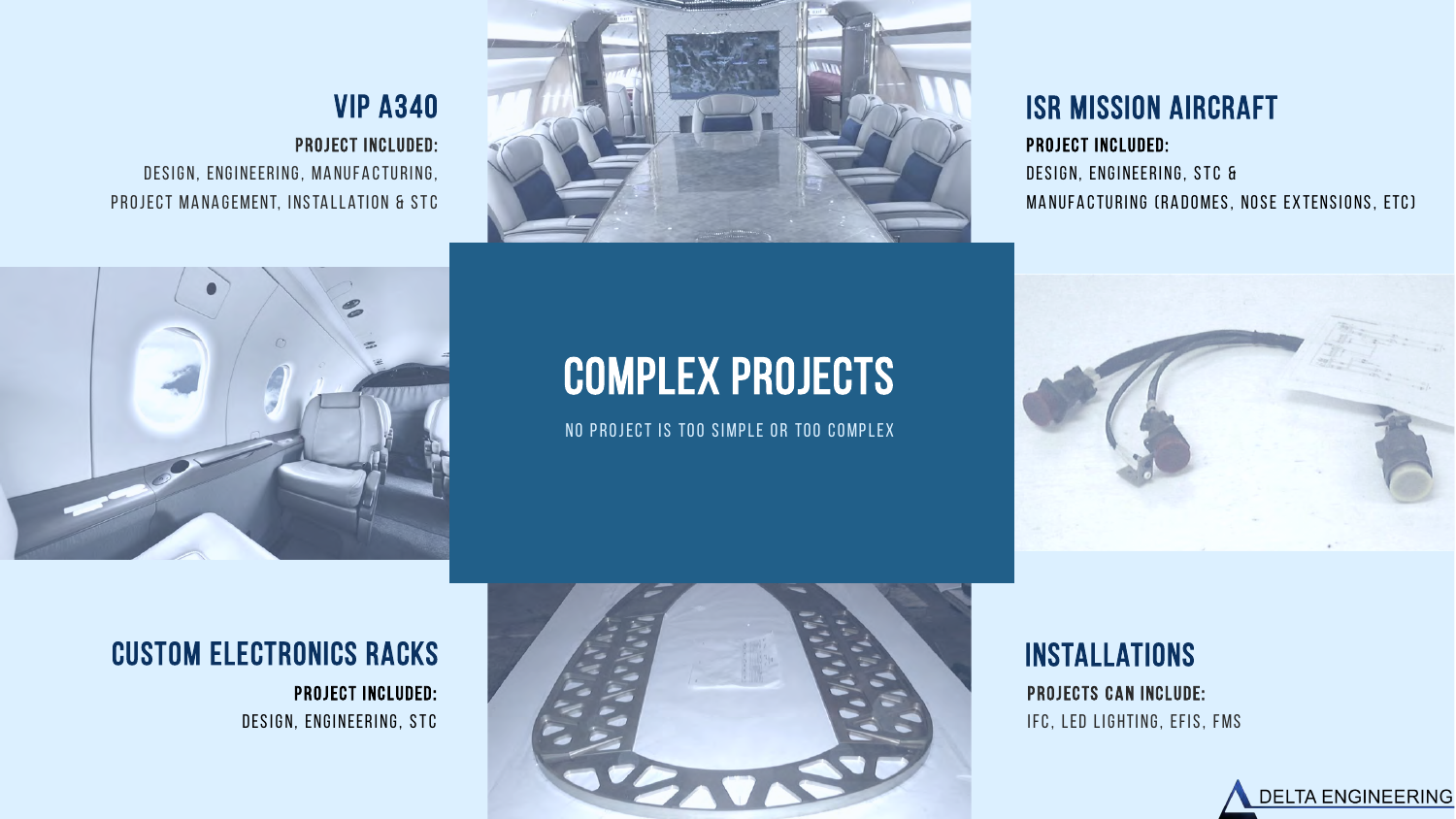# WHAT OTHERS ARE SAYING

"DELTA ENGINEERING HOLDS THIS FAA DESIGNATION, KNOWN AS ORGANIZATION DESIGNATION AUTHORIZATION (ODA), AND IS CONSIDERED 'ONE OF THE MOST POWERFUL.'" -MARY KIRBY, RUNWAY GIRL NETWORK

"The Delta team is solution oriented and always eager to tackle challenging tasks."

-ANDREW DIAZ. PANASONIC AVIONICS CORPORATION

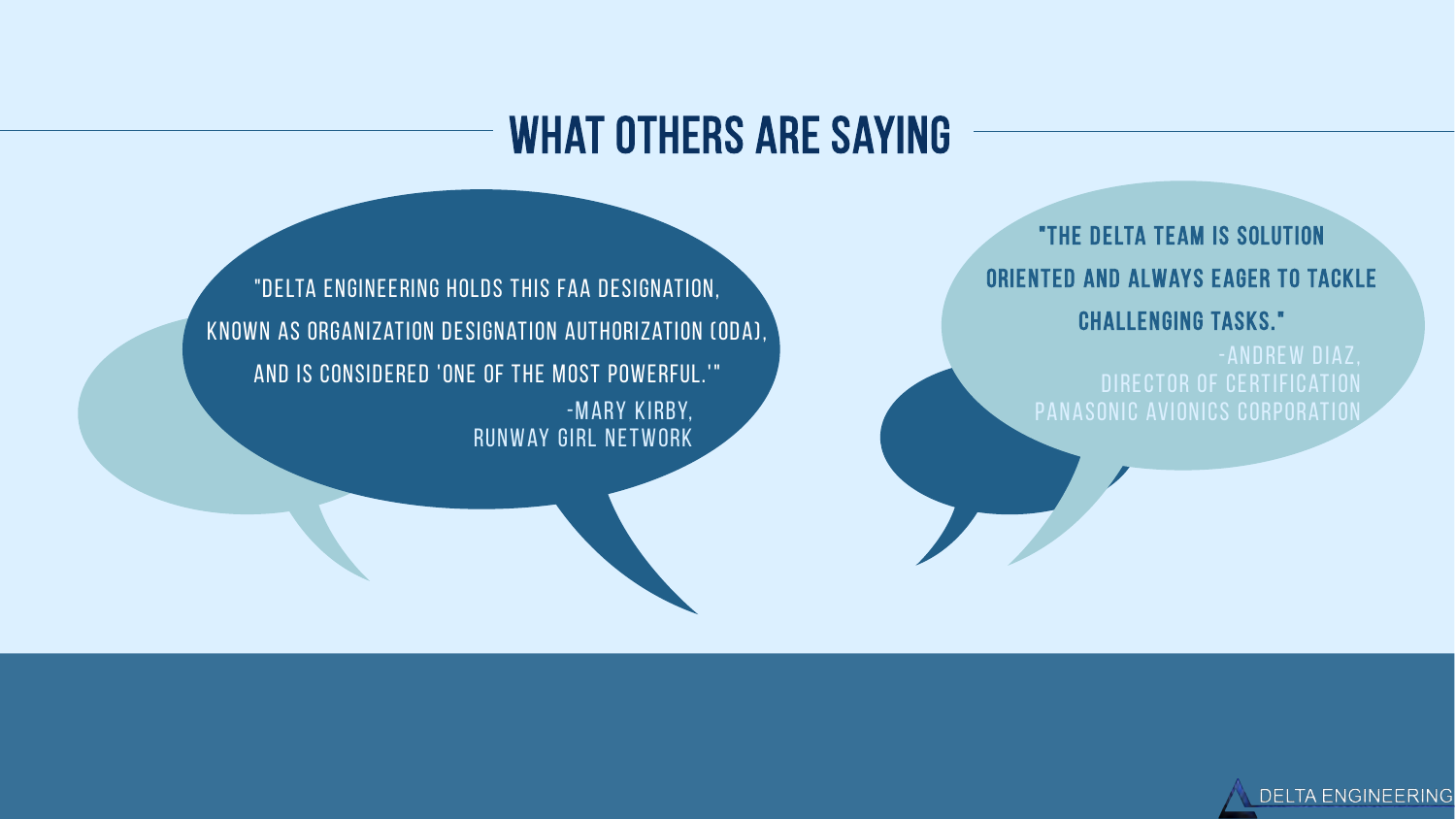# OUR TEAM

# 5 ODA **ADMINISTRATORS**





## Over 90 Unit Members

ENGINEERING, FLIGHT TEST, INSPECTION, AIRWORTHINESS

# 3 Airframe & Powerplant Mechanics



DELTA ENGINEERING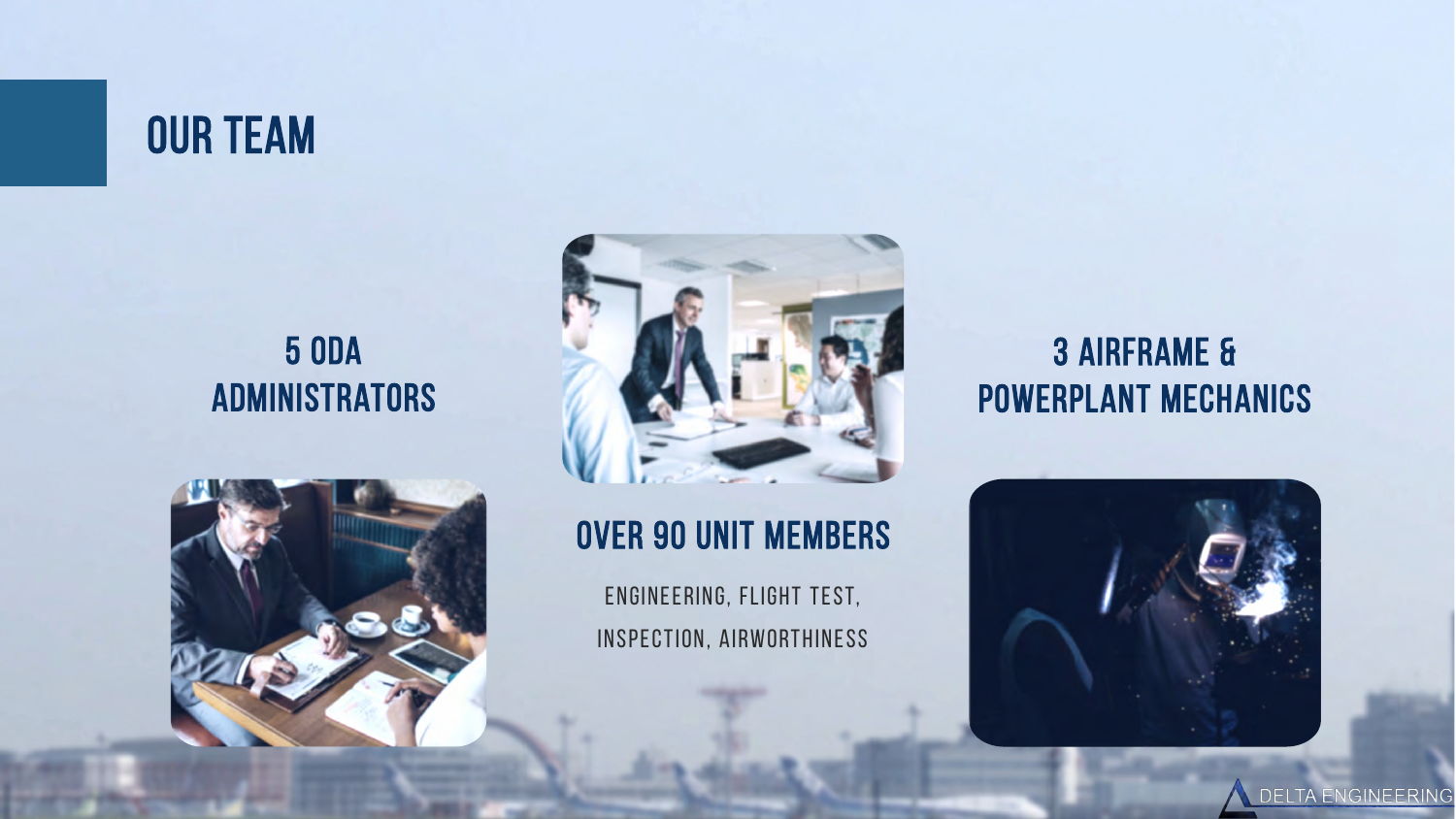# OUR LOCATIONS

# DELTA ENGINEERING HEADQUARTERS  $-$  ODA & PC  $-MANUFACTURING$ **NEW CASTLE, DELAWARE**

DELTA ENGINEERING

 $-$  OFFICES

#### PALM COAST, FLORIDA .

- **-** REPAIR STATION
- **DEFICES**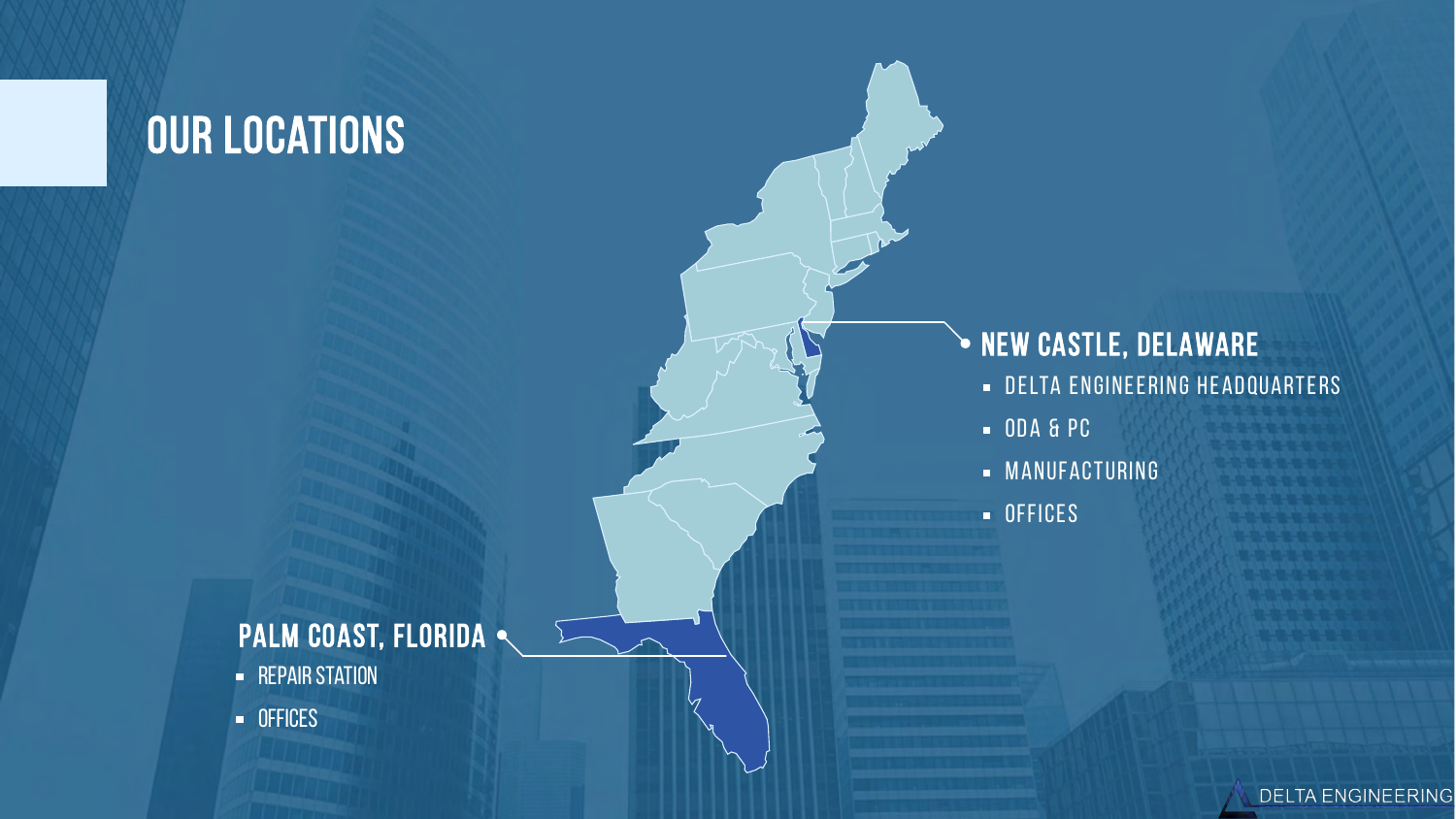

# **COMPRESS AND AIRCRAFT, ON THE GROUND, COSTS YOU MONEY.** <sup>99</sup><br>DE | President | John Moritz \_\_\_\_\_\_\_

*DE | President | John Moritz*